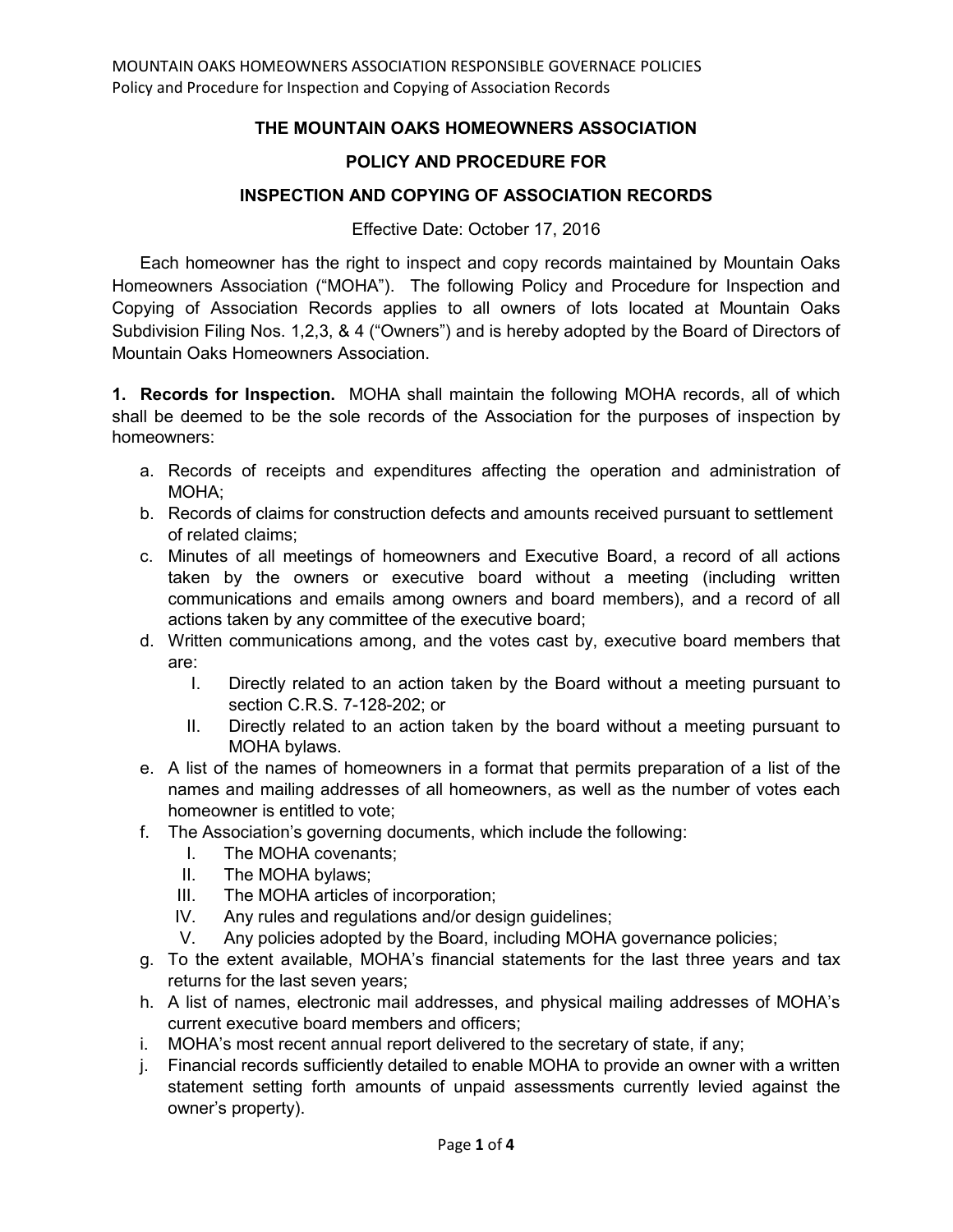- k. MOHA's most recent reserve study, if any.
- l. Current written contracts to which MOHA is a party and contracts for work performed for the Association within the immediately preceding two years;
- m. Records of Executive Board or committee actions to approve or deny any requests for design or architectural approval from owners;
- n. Ballots, proxies, and other records related to voting by homeowners for one year after the election, vote, or other action to which they relate;
- o. Resolutions adopted by the MOHA Board;
- p. All written communications sent to all homeowners generally within the last three years;
- q. A record showing the day on which the Association's fiscal year begins.
- **2. Exclusions.** MOHA may withhold from inspection and copying the following records to the extent that they are or concern:
	- a. Architectural drawings, plans and designs, unless released by written consent of the legal owner of the drawings, plans, or designs;
	- b. Contracts, leases, bids or records related to transactions to purchase or provide goods or services that are currently in, or under negotiation;
	- c. Communications with legal counsel that are otherwise protected by attorney-client privilege or attorney work product doctrine.
	- d. Records of executive/closed sessions of the Board.
	- e. Individual homeowner property files other than those of the requesting homeowner.

In addition, MOHA must withhold from inspection and copying the following records, to the extent that they are or concern:

- a. Personnel, salary, or medical records related to specific individuals.
- b. Personal identification and account numbers of homeowners, including back account information, telephone numbers, email addresses, driver's license numbers, and social security numbers. An owner may provide the Association with prior written consent to the disclosure of, and the Association may publish to other owners, the owner's telephone number, electronic mail address, or both. This written consent must be kept as a record of the Association, and remains valid until the owner provides a written notice of withdrawal of the consent. If the owner withdraws his or her consent, MOHA is under no obligation to change, retrieve, or destroy any document or record published prior to the notice of withdrawal.
- **3. Inspection and Copying MOHA Records**. A homeowner or his/her authorized agent is entitled to inspect and copy any of the books and records of the Association that are listed above, subject to the exclusions also listed above, upon submission of a written request to the MOHA. The written request shall describe with reasonable particularity the records sought, and must be submitted at least 10 (ten) days prior to inspection or production of the documents. MOHA may *not* condition the production of records upon the statement of a proper purpose. MOHA will arrange for access to the records specifically related to the request by:
	- a. Making the requested records available for visual inspection by the homeowner by the 10<sup>th</sup> day of MOHA's receipt of the written request. Since MOHA does not have either a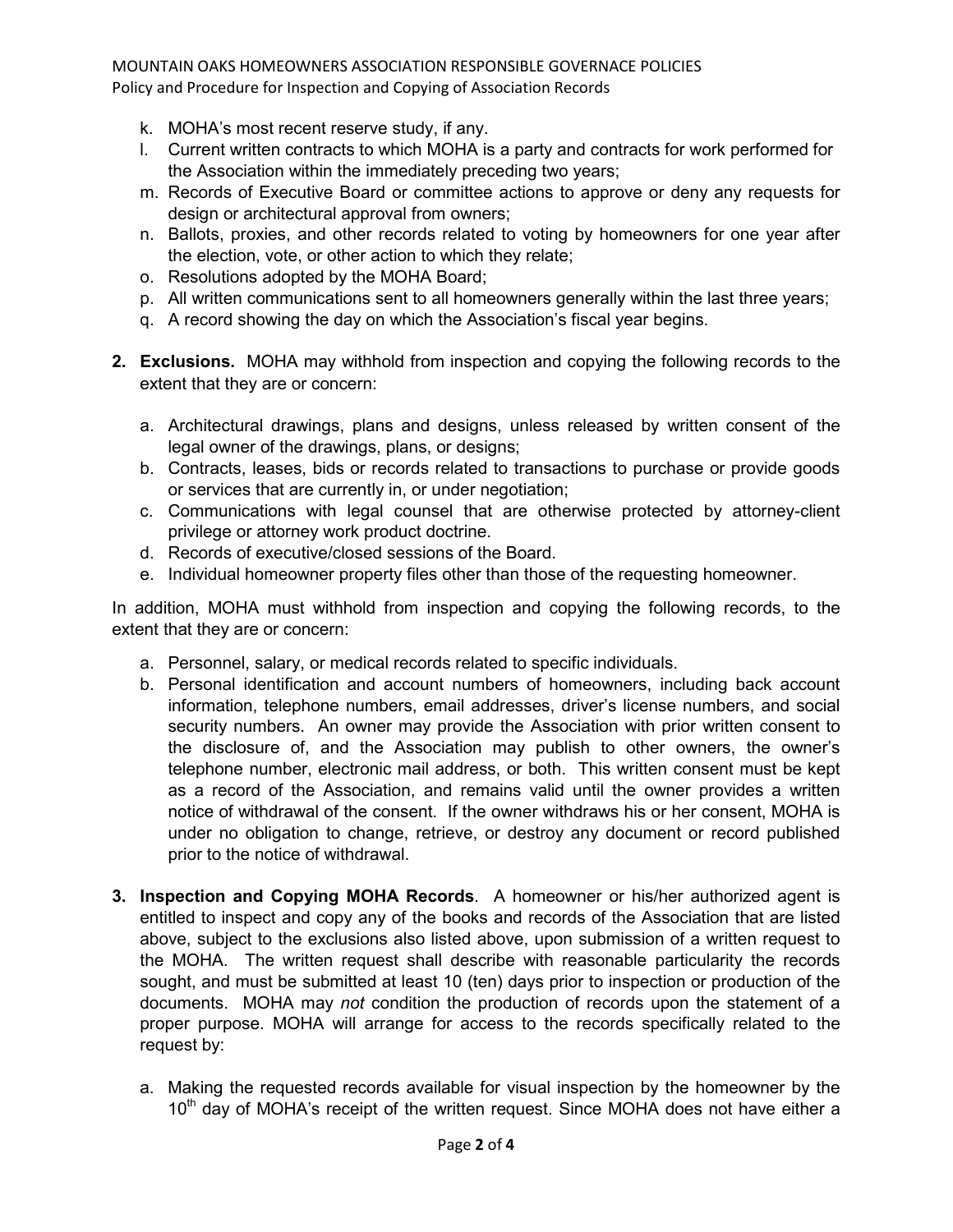business office or a management company, the records may be made available at a board member's home, and may be made available at times other than normal business hours.

- b. Alternately, making the requested records available for inspection during a board meeting if one will be held within 30 days of the homeowner's request.
- c. Photocopying and/or emailing of requested records, generally by the  $11<sup>th</sup>$  day from receipt of the homeowner's written request, if the volume of records is deemed reasonable by the MOHA board member(s). Under no circumstances will original MOHA records be given to or left with a homeowner or other interested party without direct supervision by one or more board members.
- **4. Use of MOHA Records.** Association records and the information contained within the records shall not be used for commercial purposes. Further, a homeowner listing may not be used for any purpose unrelated to a unit owner's interest as a unit owner, without consent of the MOHA Executive Board. Additionally, without the consent of the Executive Board, an owner list may not be;
	- a. Used to solicit money or property unless such money or property will be used solely to solicit the votes of the owners in an election to be held by the Association;
	- b. Used for any commercial purpose, including soliciting
	- c. Sold to or purchased by any person.
- **5. Inspection.** The Association reserves the right to have a third party present to observe during the inspection of records by a homeowner or homeowner's representative.
- **6. Fees/Costs.** Any owner requesting copies of Association records shall be responsible for all actual costs incurred by the Association to copy such records for the homeowner. This includes paying a reasonable cost for the labor needed to produce those copies. The Association may require a deposit equal to the anticipated cost of preparing the requested records. Failure to pay such deposit shall be valid grounds for denying homeowner copies of such records. If after payment of the deposit it is determined that the actual cost was more than the deposit, the homeowner shall pay such amount prior to delivery of the copies. If after payment of the deposit it is determined that the actual cost was less than the deposit, the difference shall be returned to the homeowner with the requested copies.
- **7. Original Records**. No homeowner shall remove any original record of the Association from the place of the inspection, nor shall any Owner alter, destroy or mark in any manner, any original record of the Association.
- **8. Creation of Records**. Nothing contained in this policy shall be construed to require the Association to create records that do not exist or compile or synthesize information.
- **9. Supplement to Law**. The provisions in this resolution shall be in addition to and in supplement of the terms and provisions of the law of the State of Colorado governing the activities of this Association.